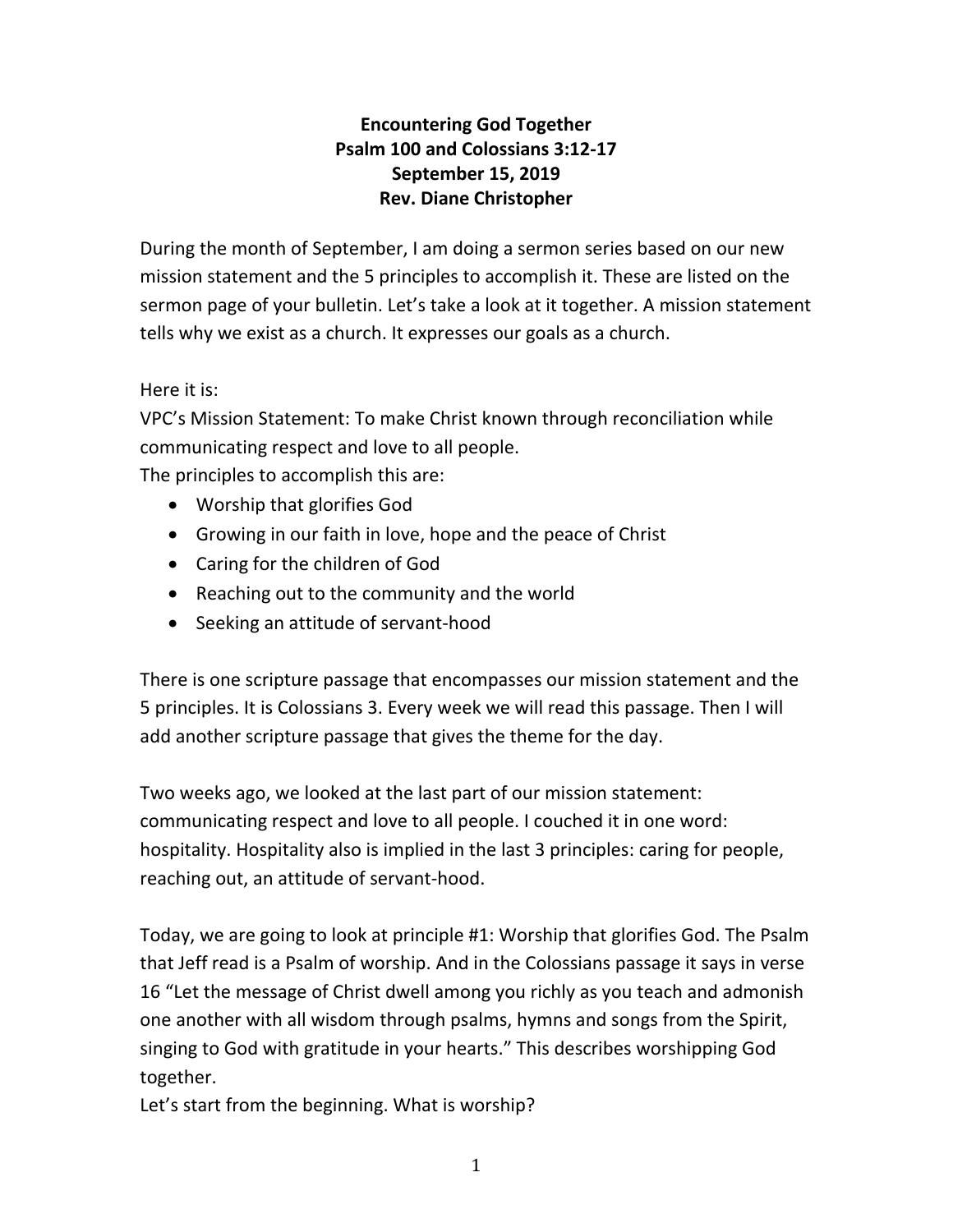I grew up in Minnesota. I remember back 1987 when the Minnesota Twins baseball team won the right to go the World Series for the first time since the 1960s. They won that right while they were on the road.

As the Twins were traveling back home, everyone in Minneapolis was so excited that the city opened up the stadium, the Metrodome, for anyone who wanted to come and celebrate with the team. They announced it on the news a couple hours before the team was scheduled to arrive. They expected, at best, 10,000 people.

The team was told, as they were flying to Minneapolis, that a few reporters and people were going to be at the stadium to welcome them home. To the surprise of everyone, 50,000 people showed up that night – they packed the stadium – and the celebration was on. Each player was introduced to wild applause; some players gave speeches.

Not one fan walked away saying, "That event was a dud. It didn't do anything for me." The event was a success not because the performance was great (they didn't play any baseball), or because the players' speeches were inspiring (most of them weren't very good speakers), but because everyone understood why they were there. The purpose was not to please the fans, but to honor the team. People walked away saying, "That was great! I hope the team understands how much we appreciate them!" The fans were honoring the team, and doing it together.

Worship is honoring God.

Ps 29:2 "Ascribe to the LORD the glory due his name; worship the LORD in the splendor of his holiness."

Worship is honoring God. Worship is an act that shows how magnificent God is. Worship expresses how great and glorious God is. Worship is reflecting the value and worth of God. We make Christ known through worship.

## **(Marie sings,** *We Will Glorify***…)**

2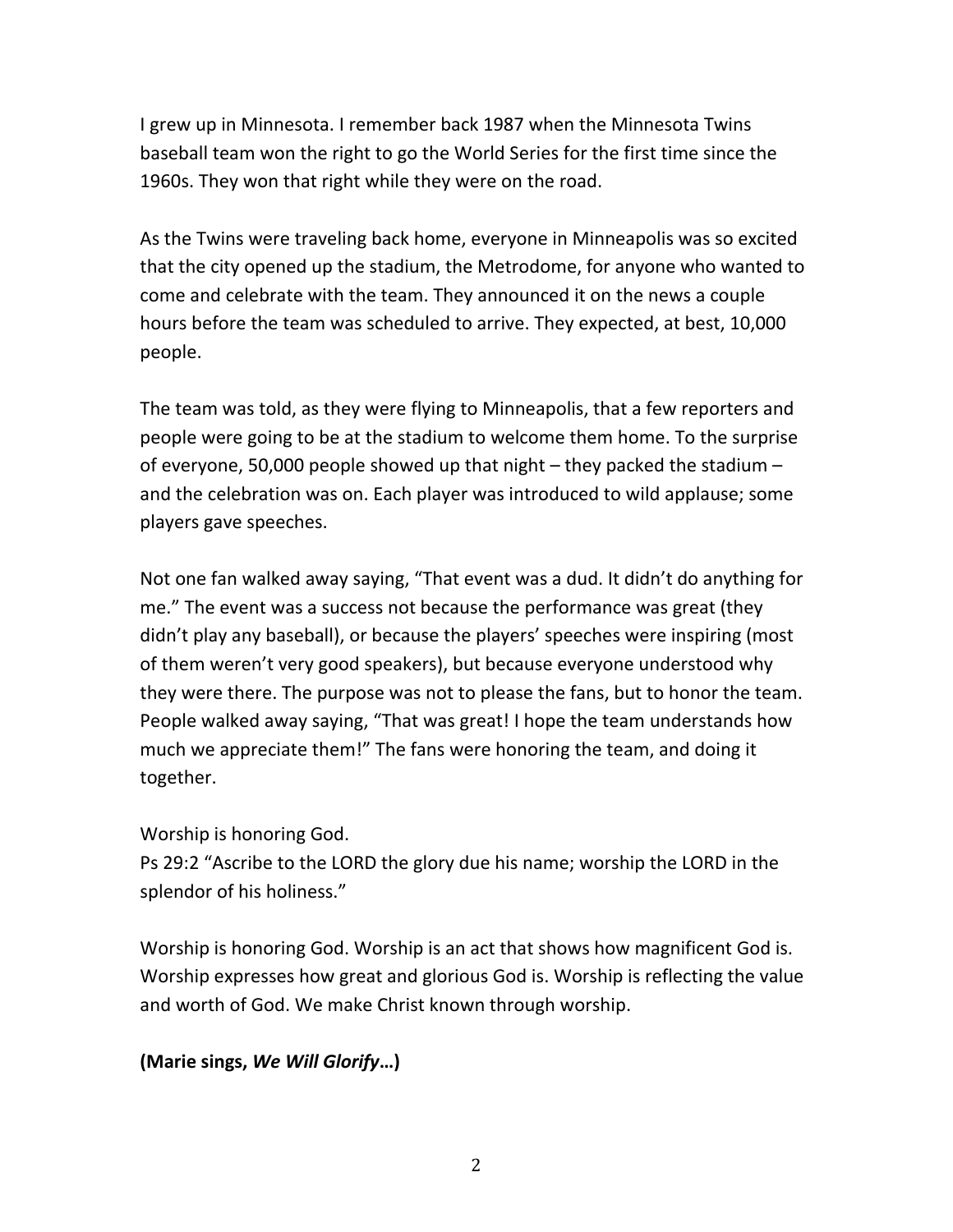One of the most glorious things about a worship service is an awareness of the presence of God in the midst of His people. There is nothing more powerful than sensing that presence with others. This awareness of the presence of God is more important than an impressive choir, an outstanding soloist, or even a great message from scripture.

When Moses encountered God on the mountaintop, he had the opportunity to ask God for anything in the universe. Do you know what Moses asked for? He asked for two things from God: Let me see Your glory. Teach me Your ways.

As we worship, we encounter God together. We get a glimpse of God's glory together, and we learn God's ways together. To make Christ known through worship.

And as we worship, it does something to our souls, doesn't it? We come to worship because we want God to speak a word of life into our soul. We want a touch of the Divine. Because not only do we come to meet with God, God meets with us as well. It is a relationship.

People come to church because they expect to find God here. One author said (Sally Morgenthaler, Worship Evangelism): "Our whole culture…is starving for an extraordinary glimpse of God…people are hungry for spiritual things. What people want today is God. They want to feel God, to know God…There is no substitute for the presence of God."

One pastor (John Piper) said this: "One of the greatest needs among churches today is not new programs, a new seminar, or a new study. What is needed today is an encounter with God. We desperately need a life-changing glimpse of the greatness, the awesomeness, the wonder, the power, the mercy, the goodness, and the lovingkindness of God."

Now, some of you may be saying, "Most of the time when I come, I don't get that out of worship." You are not alone.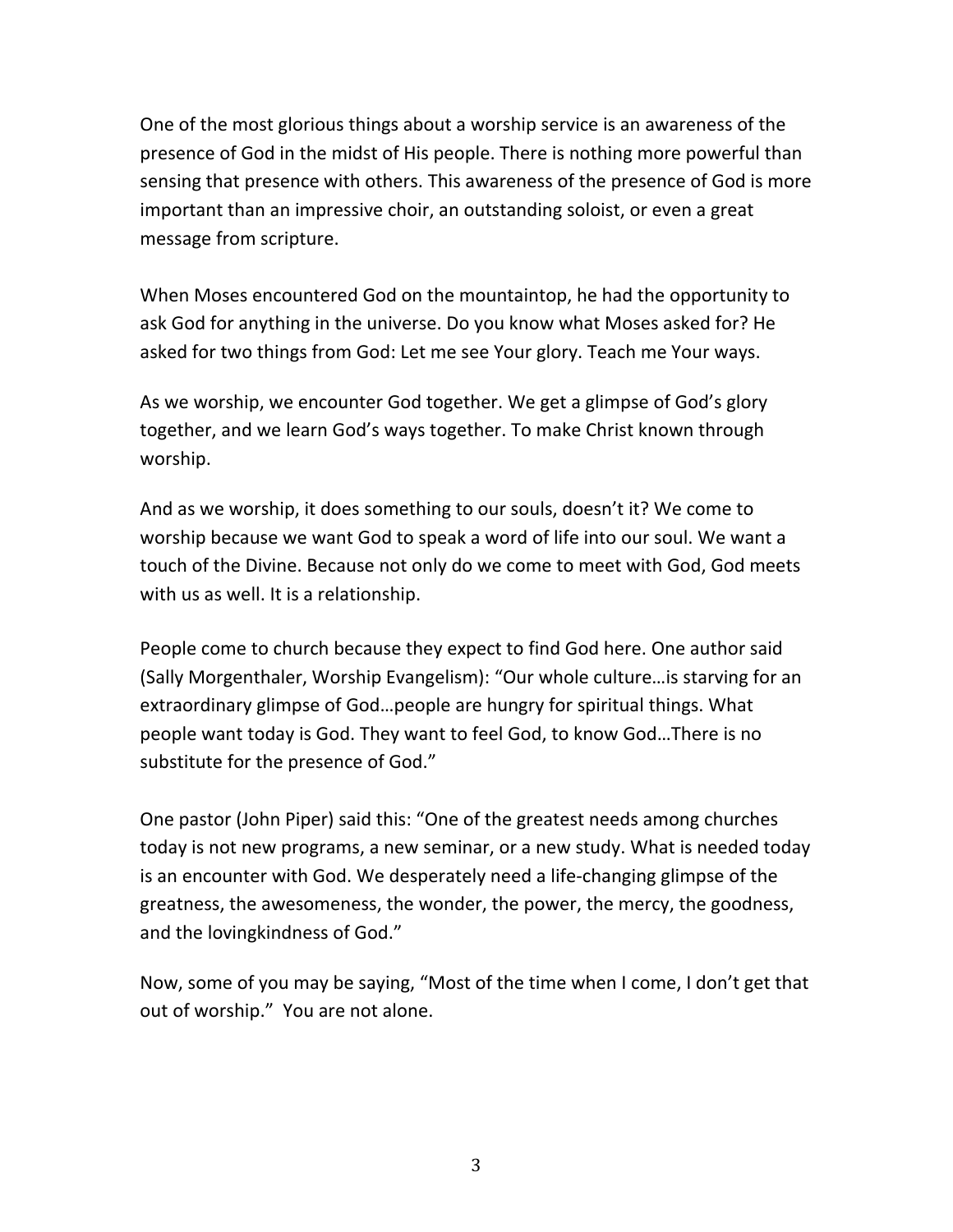Several years ago, Barna Research Group did a survey of adults in churches across North America. 71% of the adults who regularly attend church said, "I have never experienced the presence of God in worship. Never."

Jim Smith went to church on Sunday morning. He heard the organist miss a note during the prelude, and he winced. He saw a teenager talking when everybody was supposed to be bowed in silent prayer. He felt like the usher was watching to see what he put in the offering plate and it made him mad. He caught the preacher making a slip of the tongue five times in the sermon. He actually counted. As he slipped through the side door during the closing hymn, he muttered to himself, "Never again, what a bunch of clods and hypocrites!"

Ron Jones went to church one Sunday morning. He heard the organist play an arrangement of "A Mighty Fortress" and he was thrilled at the majesty of it. He heard a young girl take a moment in the service to speak her simple moving message of the difference her faith makes in her life. He was glad to see that this church was sharing in a special offering for the hungry children in Nigeria. He especially appreciated the sermon that Sunday – it answered a question that had bothered him for a long time. He thought as he walked out the doors of the church, "How can someone come here and not feel the presence of God?"

Both men went to the same church, on the same Sunday morning. Each found what he was looking for.

When you come to worship on Sunday mornings to glorify God, don't come with your hands full; come with your hands empty to receive from God. As you lift your praises to God, God in turn fills you.

Here are some suggestions of what you can do to experience the presence of God at a worship service with your brothers and sisters in Christ:

**Come with a hunger and thirst.** Jesus said – blessed are those who hunger and thirst for they will be filled. Come with a thirst and hunger for the presence of God.